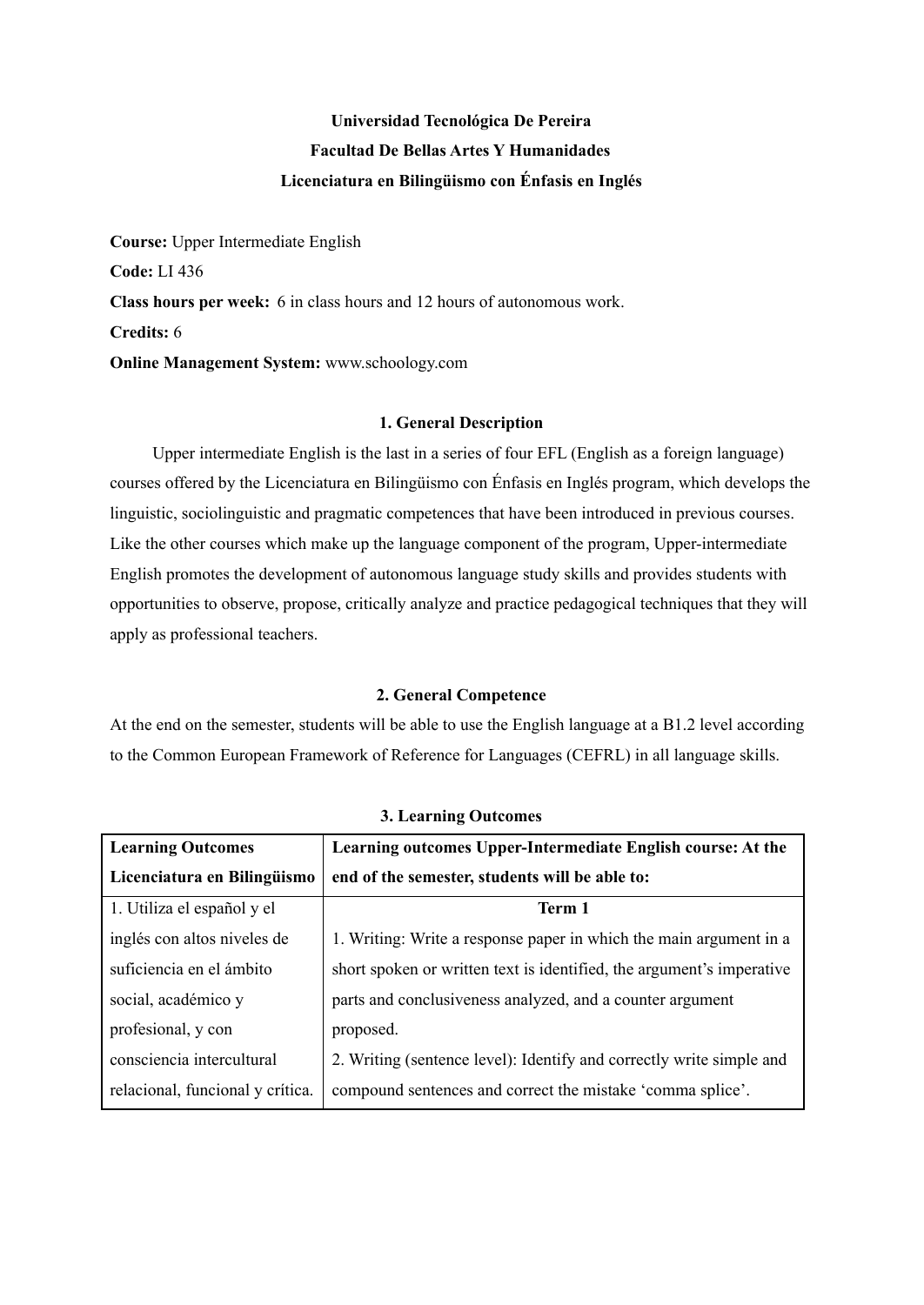| 3. Speaking: Participate in a debate by previously structuring        |  |  |
|-----------------------------------------------------------------------|--|--|
| arguments and reacting to others' arguments (expressing opinions,     |  |  |
|                                                                       |  |  |
| agreeing and disagreeing).                                            |  |  |
| 4. Listening: Use strategies and answer questions that require        |  |  |
| listening for attitude, opinion, detail, gist, main idea and specific |  |  |
| information.                                                          |  |  |
| 5. Reading: Use strategies and answer questions that require          |  |  |
| reading for detail, opinion, tone, purpose, main idea, implication,   |  |  |
| and attitude.                                                         |  |  |
| 6. Language use: Use verb patterns with a high degree of accuracy.    |  |  |
|                                                                       |  |  |
| Term 2                                                                |  |  |
| 1. Writing: Outline an argumentative essay.                           |  |  |
| 2. Writing (sentence level): Identify and correctly write complex     |  |  |
| and compound-complex sentences and correct the mistakes               |  |  |
| 'sentence fragments and unparalleled structures in sentences'.        |  |  |
| 3. Speaking: Sustain tasks which require giving descriptions and      |  |  |
| opinions, comparing and contrasting, and making decisions on best     |  |  |
| options.                                                              |  |  |
| 4. Listening: Use strategies and answer questions that require        |  |  |
| listening for specific information and stated opinion.                |  |  |
| 5. Reading: Use strategies and answer questions that require          |  |  |
| reading for understanding the structure and development of a text.    |  |  |
|                                                                       |  |  |
| 6. Language use: Use reported speech and reporting verbs with a       |  |  |
| high degree of accuracy.                                              |  |  |
| Term 3                                                                |  |  |
|                                                                       |  |  |
| 1. Writing: Write an argumentative essay.                             |  |  |
| 2. Writing (sentence level): Correct the mistakes 'wordy sentences    |  |  |
| and inserting sentences'.                                             |  |  |
| 3. Speaking: Can structure a speech in which he/she presents a        |  |  |
| problem and proposes a way to solve it.                               |  |  |
| 4. Listening: Use strategies and answer questions that require        |  |  |
| listening for gist, attitude, opinion, purpose, feeling, main points  |  |  |
| and detail.                                                           |  |  |
|                                                                       |  |  |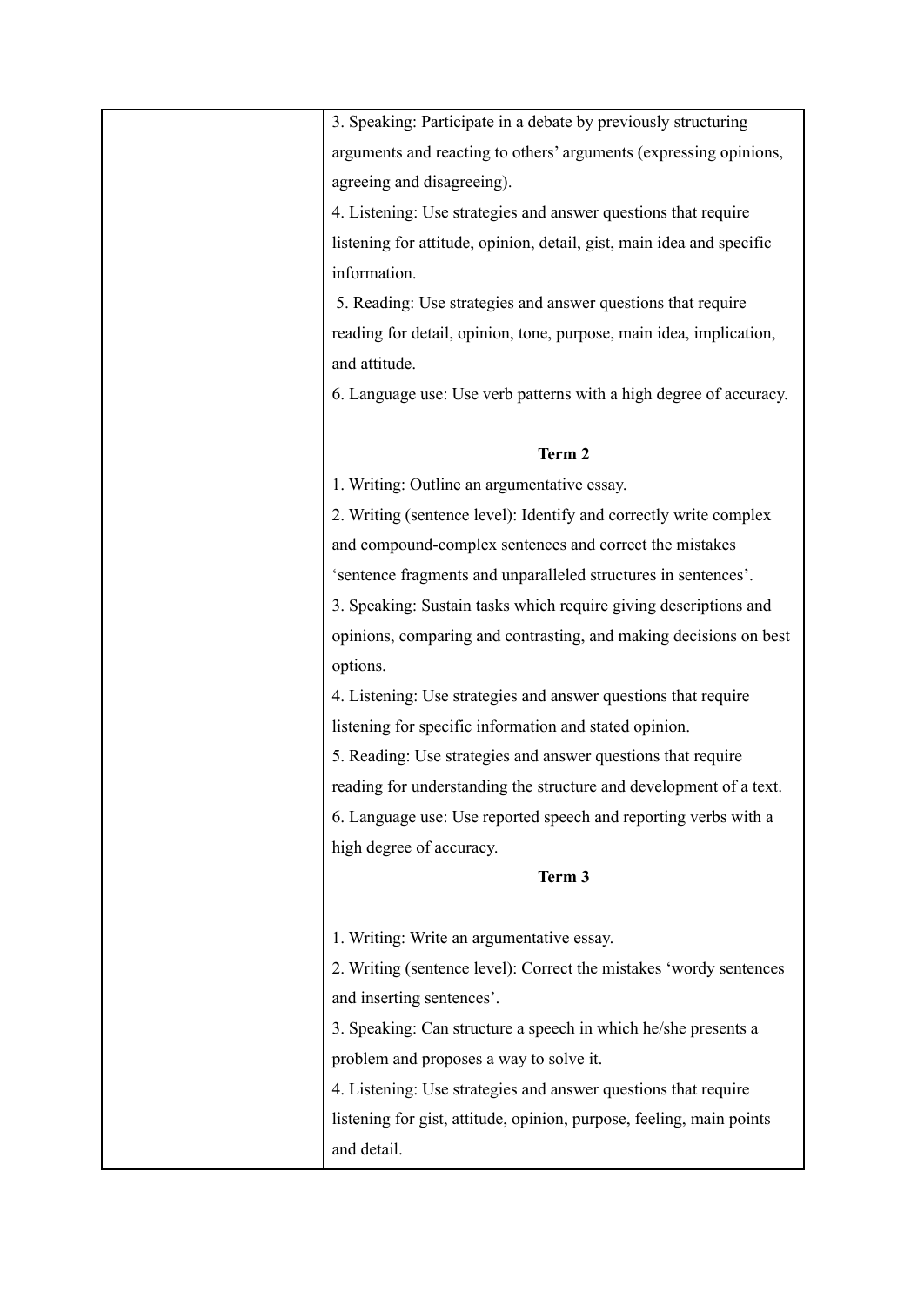|                                | 5. Reading: Use strategies and answer questions that require     |  |  |
|--------------------------------|------------------------------------------------------------------|--|--|
|                                | reading for specific information, detail, opinion and attitude.  |  |  |
|                                | 6. Language use: Reduce clauses and use them with a high degree  |  |  |
|                                | of accuracy.                                                     |  |  |
| 2. Planea e implementa, de     | Plan pedagogical material based on the grammatical structures    |  |  |
| forma flexible y creativa,     | studied in the course.                                           |  |  |
| actividades de enseñanza y     |                                                                  |  |  |
| aprendizaje que generen        |                                                                  |  |  |
| ambientes propicios para el    |                                                                  |  |  |
| desarrollo de procesos         |                                                                  |  |  |
| bilingües de los estudiantes,  |                                                                  |  |  |
| aplicando saberes generales y  |                                                                  |  |  |
| pedagógicos, las teorías de la |                                                                  |  |  |
| lingüística aplicada y la      |                                                                  |  |  |
| didáctica de las lenguas, las  |                                                                  |  |  |
| políticas educativas y         |                                                                  |  |  |
| lingüísticas para responder a  |                                                                  |  |  |
| las necesidades cognitivas,    |                                                                  |  |  |
| lingüísticas, afectivas,       |                                                                  |  |  |
| socio-culturales y económicas  |                                                                  |  |  |
| de los diversos contextos      |                                                                  |  |  |
| educativos/los educandos.      |                                                                  |  |  |
| 3. Incorpora reflexivamente y  | Prepares the products of the course using virtual tools that are |  |  |
| con criterio pedagógico el uso | appropriate to the nature of the tasks.                          |  |  |
| de las TIC en el desarrollo de |                                                                  |  |  |
| procesos educativos.           |                                                                  |  |  |

# **4. Competences to Be Developed in the Course (taken from CEFRL)**

## **4.1 Communicative Language Activities and Strategies**

# *I. Overall listening comprehension:*

Can understand straightforward factual information about common every day or job related topics, identifying both general messages and specific details, provided speech is clearly articulated in a generally familiar accent.

● Can follow much of everyday conversation and discussion, provided it takes place in standard speech and is clearly articulated in a familiar accent.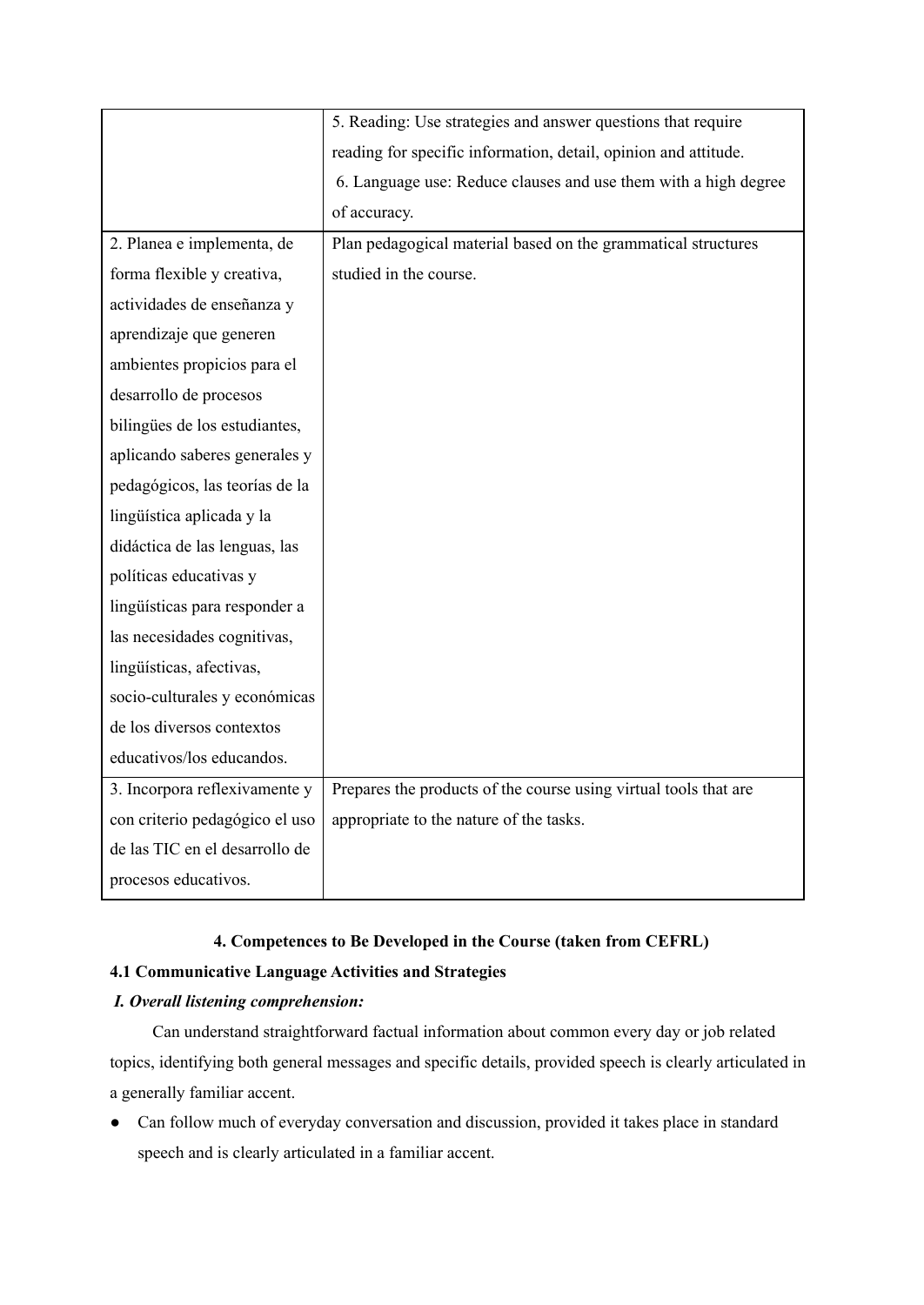- Can distinguish between main ideas and supporting details in standard lectures on familiar subjects, provided these are delivered in clearly articulated standard speech.
- Can identify unfamiliar words from the context on topics related to his/her field and interests.

# *II. Overall reading comprehension:*

Can read straightforward factual texts on subjects related to his/her field and interests with a satisfactory level of comprehension.

- Can scan longer texts in order to locate desired information, and gather information from different parts of a text, or from different texts in order to fulfil a specific task.
- Can identify the main conclusions in clearly signalled argumentative texts and can recognise the line of argument in the treatment of the issue presented, though not necessarily in detail.
- an exploit different types of connectors (numerical, temporal, logical) and the role of key paragraphs in the overall organisation, in order to better understand the argumentation in a text.

# *III. Overall Spoken production:*

Can reasonably fluently sustain a straightforward description of one of a variety of subjects within his/her field of interest, presenting it as a linear sequence of points.

- Can give straightforward descriptions on a variety of familiar subjects within his field of interest.
- Can explain the main points in an idea or problem with reasonable precision.
- Can develop an argument well enough to be followed without difficulty most of the time.
- Can give a prepared presentation on a familiar topic within his/her field.
- Can define the features of something concrete for which he/she can't remember the word.

## *IV. Overall spoken interaction:*

Can exchange, check and confirm information, deal with less routine situations and explain why something is a problem.

- Can put over a point of view clearly, has some difficulty engaging in debate.
- Can explain why something is a problem, discuss what to do next, compare and contrast alternatives.
- Can summarise and give his or her opinion about a short story, article, talk, discussion interview, or documentary and answer further questions of detail.
- Can intervene in a discussion on a familiar topic, using a suitable phrase to get the floor.

## *V. Overall written production:*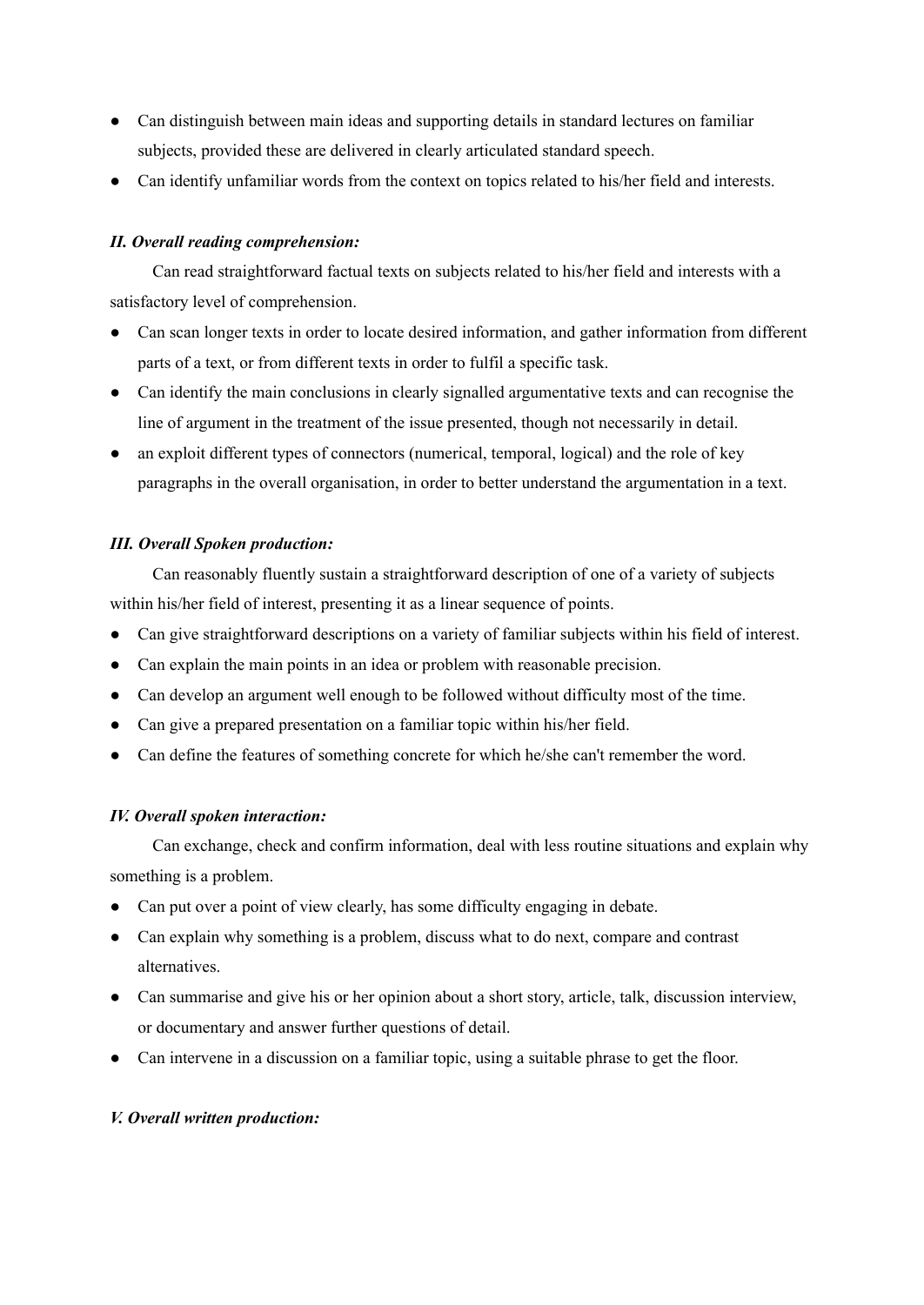Can write straightforward connected texts on a range of familiar subjects within his/her field of interest, by linking a series of shorter discrete elements into a linear sequence.

- Can write essays on topics of interest.
- Can summarise, report and give his/her opinion about accumulated factual information on familiar routine and non-routine matters within his/her field with some confidence.

## **4.2 Communicative Language Competences**

## *I. Linguistic:*

- Has a sufficient range of language to describe unpredictable situations, explain the main points in an idea or problem with reasonable precision and express thoughts on abstract or cultural topics such as music and films.
- Has a good range of vocabulary related to familiar topics and everyday situations.
- Communicates with reasonable accuracy in familiar contexts; generally good control though with noticeable mother tongue influence. Errors occur, but it is clear what he/she is trying to express.
- Shows good control of elementary vocabulary but major errors still occur when expressing more complex thoughts or handling unfamiliar topics and situations.
- Can convey his/her message in an intelligible way in spite of a strong influence on stress, intonation and/or rhythm from other language(s) he/she speaks.

## *II. Sociolinguistic:*

● Is aware of the salient politeness conventions and acts appropriately.

## *III. Pragmatic:*

- Can adapt his/her expression to deal with less routine, even difficult, situations.
- Can intervene in a discussion on a familiar topic, using a suitable phrase to get the floor.
- Can develop an argument well enough to be followed without difficulty most of the time.

## **4. Methodology**

This course will employ selected readings, exercises, discussions and audiovisual presentations as opportunities to use the English language to share information, become familiar with Anglophone culture, discuss concepts related to TESOL (teaching of English as a second language) and develop values, attitudes and practical skills pertaining to the English teaching profession.

The content and methodology of the course incorporate elements of these four pedagogical models: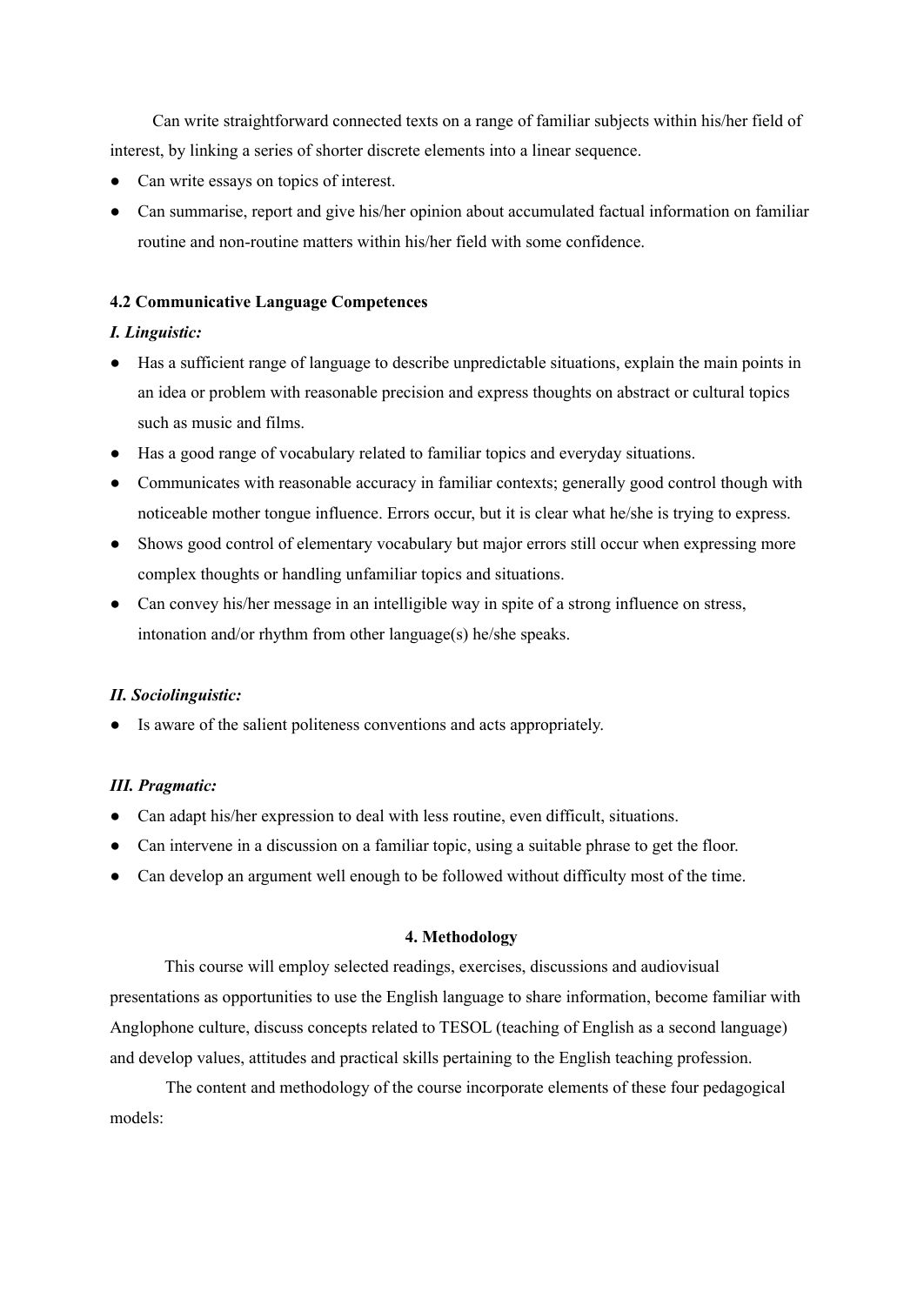Humanistic: By means of reading assignments, classroom discussion and written tasks, students incorporate skills and concepts presented in the course into individual processes of intellectual, emotional, and spiritual growth that empower them to make meaningful contributions to society. In-class and out of class activities aim to present English in ways that, respond to their needs and interests, promote affective engagement with the language and maximize opportunities to use English to communicate information, feeling and ideas.

Socio-constructivist: Students complete graded in-class and out-of-class tasks, and select from a variety of optional, independent activities according to their interests, needs, and individual learning styles. Work is evaluated taking into account students' assimilation of skills and concepts into diverse, personalized, individualized models of the English language and EFL pedagogy.

Critical-reflexive: Students are invited to critically examine their own models and beliefs concerning English and English language teaching in the context of ideas presented in the course. With the aid of the course facilitator (professor) students develop strategies that accord with their individual cognitive styles and thereby assume responsibility for their own learning.

Theme based: The course makes great focus on the English language development; this is why the course is structure based on themes as it is language-driven approach to CBI (Content-based Instruction). Even though content has an important role in the theme-based model and the course is structured based on themes, it is not assessed. According to the opportunities provided by each theme, the grammatical and lexical resources established for the course will be studied deductively.

Audio and written materials used for studying and practicing English language skills present content that enriches students' appreciation of Anglophone culture, familiarizes them with theoretical concepts relating to ESL pedagogy, and provokes critical thinking and discussion.

## **5. Course Assessment**

The assessment of the course will be based in the following components. Be aware that the number of tasks established for each term may vary depending elements such as: the needs identified by the professor (for example, in terms of time), students' proficiency, complexity of the task, etc. Each task will be assessed taking into account its development, the realization of the final task, and the final product. This means that the assessment will be considered in progression which means that if the student misses a class, he/she will be missing a component of the assessment.

## **Course assessment**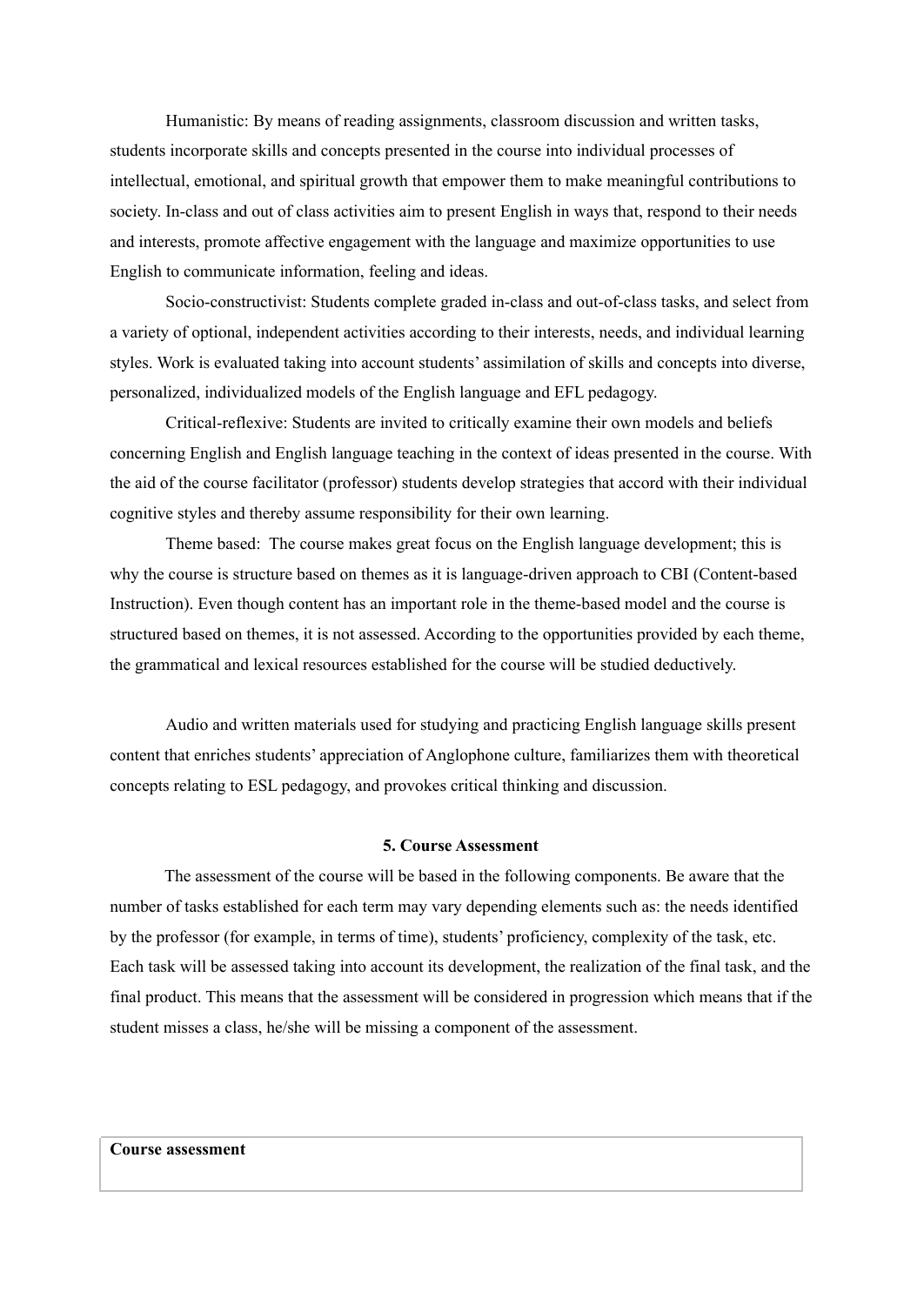| First term:                                                                    | Weeks 1-6      |
|--------------------------------------------------------------------------------|----------------|
| Hard-assessment (15%): During weeks 3 and 6, a quiz to test the<br>$\bullet$   |                |
| students' performance will be given.                                           |                |
| Tasks (15%): The percentage will be divided into the different tasks           |                |
| and in and out of class activities performed during the 7 first weeks of       |                |
| the semester.                                                                  |                |
| Hard-assessment (15%): During weeks 10 and 14, a quiz to test the<br>$\bullet$ | Weeks 8-16     |
| students0 performance will be given.                                           |                |
| Second term: (15%): The percentage will be divided into the different          |                |
| tasks and in and out of class activities performed during weeks 9 to 16.       |                |
| Final term: $(40\%)$<br>$\bullet$                                              |                |
| Preparation semaforización exam (academic assistants) (5%): The                | Throughout the |
| assistants of the Upper-intermediate English course will be having             | semester       |
| weekly sessions in which preparation on the specific strategies for the        |                |
| different sections of the semaforización exam will be carried out. The         |                |
| attendance to the sessions is compulsory.                                      |                |
| Mock - semaforización exam $(5\%)$ : As a way to provide an idea of the        | Week 7         |
| actual proficiency level of the students of the course, the students of        |                |
| the course will be doing a mock exam (a very close example of the              |                |
| saemaforización exam). This will give the students tools to conduct            |                |
| actions plan of improvement.                                                   |                |
| Semaforización exam (30%): The language proficiency exam or                    | Week 17        |
| exercise usually takes place during the first days of final exams week.        |                |
| It tests your ability in the four language skills and in language use. It is   |                |
| designed and administered by a group of professors of the program              |                |
| who are led by the coordinators of the academic area English/Spanish.          |                |
| There would be no explicit inclusion of the proficiency test into the          |                |
| class (that is, practices of the test won't be given in class). Students are   |                |
| highly encouraged to practice independently and to conform study               |                |
| groups for this purpose.                                                       |                |
| *The form and execution of the exam during the <b>COVID-19 emergency</b> will  |                |
| depend on the resources available from students, the professors, and the       |                |
| University. It can either be executed during one week or several, and it may   |                |
| take the form of a reflective exercise or a hard assessment instrument.        |                |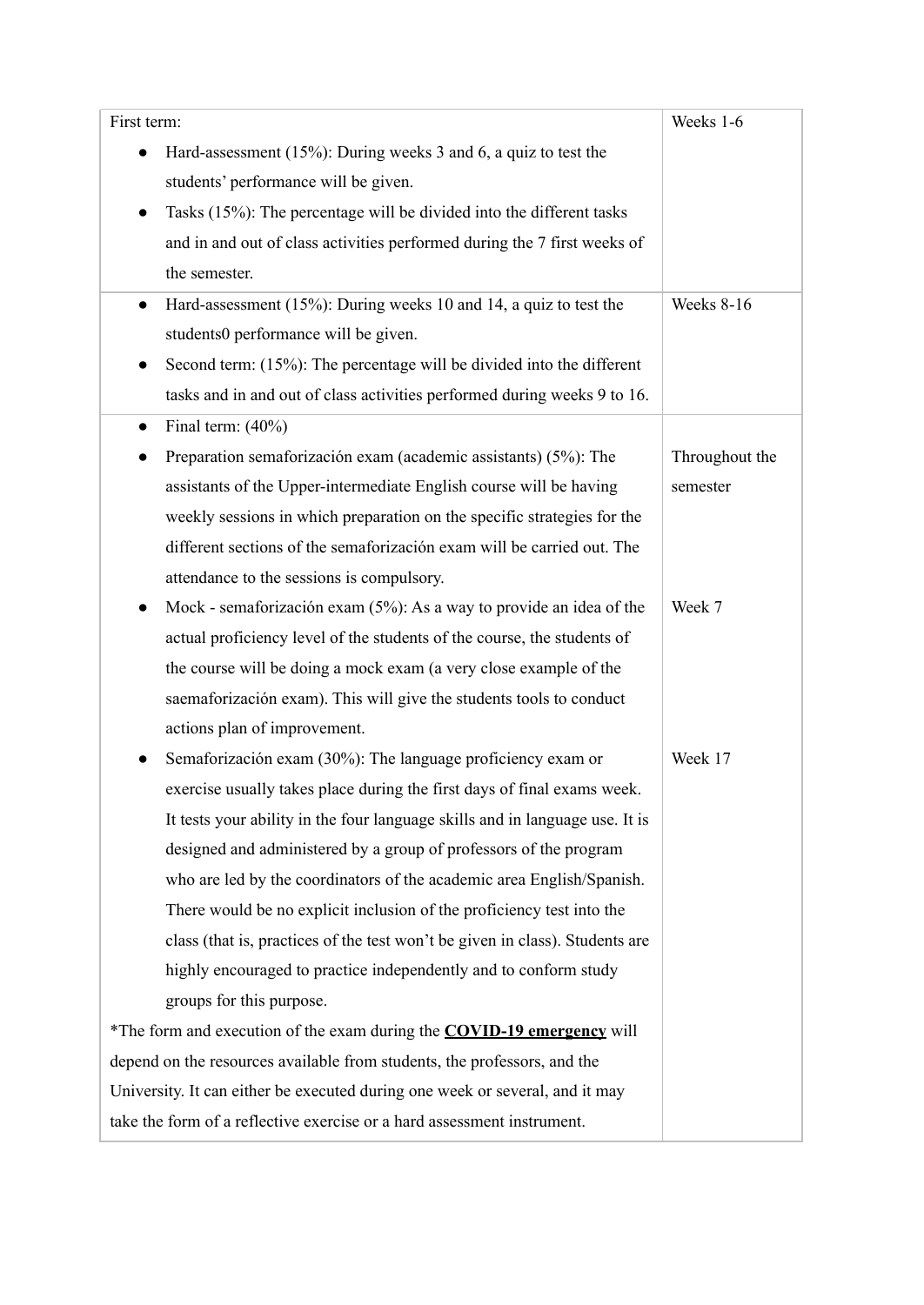|        | <b>Grammatical</b> | <b>POSIBLE</b> themes and contents  | <b>Tasks</b>               |
|--------|--------------------|-------------------------------------|----------------------------|
|        | <b>structures</b>  |                                     |                            |
| Term 1 | Verb patterns      | Gender identity<br>$\bullet$        | Response paper             |
|        |                    | Objectification of human beings     | Comparing and<br>$\bullet$ |
|        |                    | Global goals $UN - world$           | contrasting public         |
|        |                    | problems                            | speeches                   |
|        |                    |                                     |                            |
| Term 2 | Reported speech    | Varied: according to students'      | Argumentative essay        |
|        |                    | preferences for argumentative essay |                            |
| Term 3 | Reduced relative   | Cultural differences                | Debate                     |
|        | clauses            | Abuse of human rights               | Pedagogical design on      |
|        |                    |                                     | grammar topic              |
|        |                    |                                     | Reflection of language     |
|        |                    |                                     | competences                |
|        |                    |                                     |                            |

# **6. Tentative Table of Contents**

# **Bibliography**

Texts:

COUNCIL for Cultural Cooperation, Education Committee, Modern Languages Division.Common European Framework of Reference for Languages: Learning, Teaching, Assessment. Cambridge University Press, 2001.418.007 C734 E.2

EVANS–DOOLEY.Upstream Upper-Intermediate Level B2 Students' Book (with audio CD) Express Publishing, 2004.428

HARMER, J.How to Teach Writing.Pearson& Longman

MINISTERIO de educación nacional. (2006). Formar en Lenguas Extranjeras: El reto.

OSHIMA, A. (2006). Writing Academic English.Pearson& Longman.

SCRIVENER, J. (2005).Learning teaching. Macmillan editors

ZEMACH, D. and RUMISEK, L. (2005). Academic Writing: from paragraphs to essays. Macmillan editors

Dictionaries: